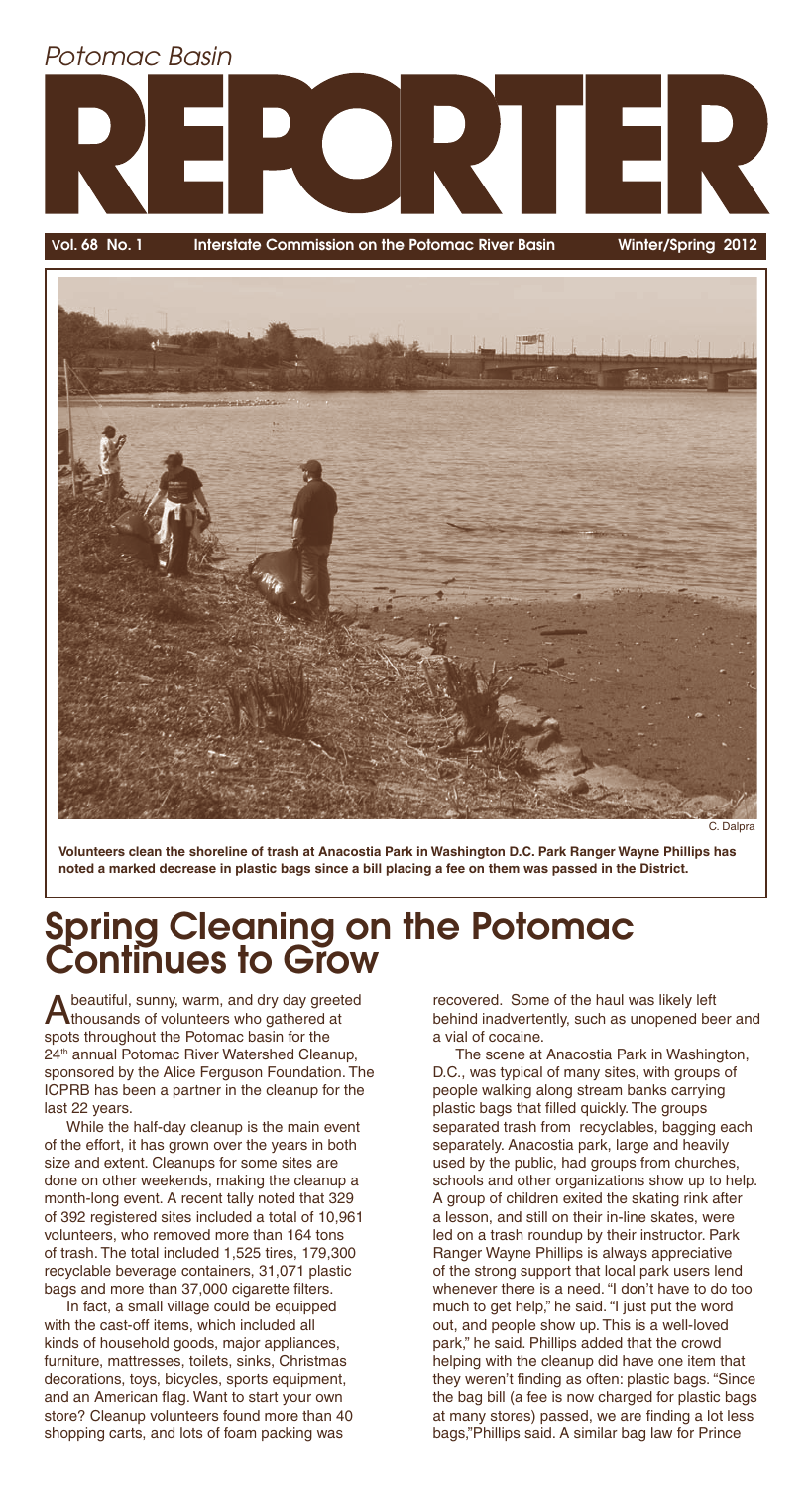Our mission is to enhance, protect, and conserve the water and associated land resources of the Potomac River and its tributaries through regional and interstate cooperation.

#### **ICPRB COMMISSIONERS**

DISTRICT OF COLUMBIA: **Hamid Karimi\*, John R. Wennersten**, Alternate

MARYLAND: **Gov. Martin O'Malley, Herbert M. Sachs\*,** Alternate; **Colleen Taylor Peterson** 

PENNSYLVANIA: **Rep. Dan Moul**; **Ronald Stanley, Roger C. Steele,**  Alternate; **Andrew Zemba**, **Lori Mohr**, **Alternate** 

VIRGINIA: **Robert vanLaer Hartwell, Dann M. Sklarew,** Alternate**; Del. Joe T. May, Del. Jackson H. Miller,** Alternate**; David K. Paylor, Scott W. Kudlas\***, **Alternate** 

WEST VIRGINIA: **Randy C. Huffman, Patrick V. Campbell\*,** Alternate**; Phyllis M. Cole,** Alternate; **Del. Harold K. Michael**

UNITED STATES: **George Reiger\*, Robert S. Pace,** Alternate**; Jane G. Witheridge**

**\***Executive Committee Member

**ICPRB Officers: Patrick V. Campbell**, Chairman **Hamid Karimi**, Vice Chairman **Carlton Haywood**, Executive Director **Robert L. Bolle**, General Counsel

Commissioners and their alternates are appointed by the state's governors, the mayor of the District of Columbia, and the President of the United States.



**Rowing and other recreational activities are growing on the Anacostia, and creating new watershed stewards.**

George's County, Md., failed this year.

Alena Rosen, the Alice Ferguson Foundations cleanup coordinator, was extremely happy with this year's results. "We expect that when all the results come in, we will have had more than 14,000 volunteers and more than 500 sites. They will be record numbers," she said.

The foundation is expanding the cleanup to a year-round event. The group has been creating a database of sites and opportunities that can guide volunteers to sites when they have the time. The National Geographic Society is supporting the effort by creating a map of the watershed that can graphically track results, and keep a calendar of cleanup events. The ICPRB assisted the foundation with their first efforts at a database last year.

The cleanup is a major piece of the foundation's program to end trash by 2013, by educating the public about the litter problem, and encouraging businesses and government agencies to take the litter problem more seriously. The foundation has been a strong proponent of legislation such as the bag bills, greater enforcement of existing anti-litter laws, and engaging businesses to practice trash elimination, recycling, and composting.

With just one year left to achieve its goal, Rosen noted that the program has been very successful in raising awareness and changing the way government and businesses deal with trash. There may still be people littering, but there have been big increases in the infrastructure, laws, and education that are decreasing litter levels.

The foundation will hold its Seventh Annual Trash Summit in November, For more information, visit the Trash Initiative website at www. potomaccleanup.org.

#### Virginia Remains an ICPRB Partner with Potomac Jurisdictions, Eliminates Funding

A very strong effort by Virginia legislators, ICPRB Commissioners and staff, nonprofit groups, and individuals recently kept Virginia from withdrawing from the 72-year-old ICPRB Compact, of which Virginia is a charter member. A bill before the Virginia House that would end the commonwealth's membership in ICPRB and some other organizations was rewritten, removing the reference to ICPRB and passed. Although Virginia's membership was sustained, funding for ICPRB was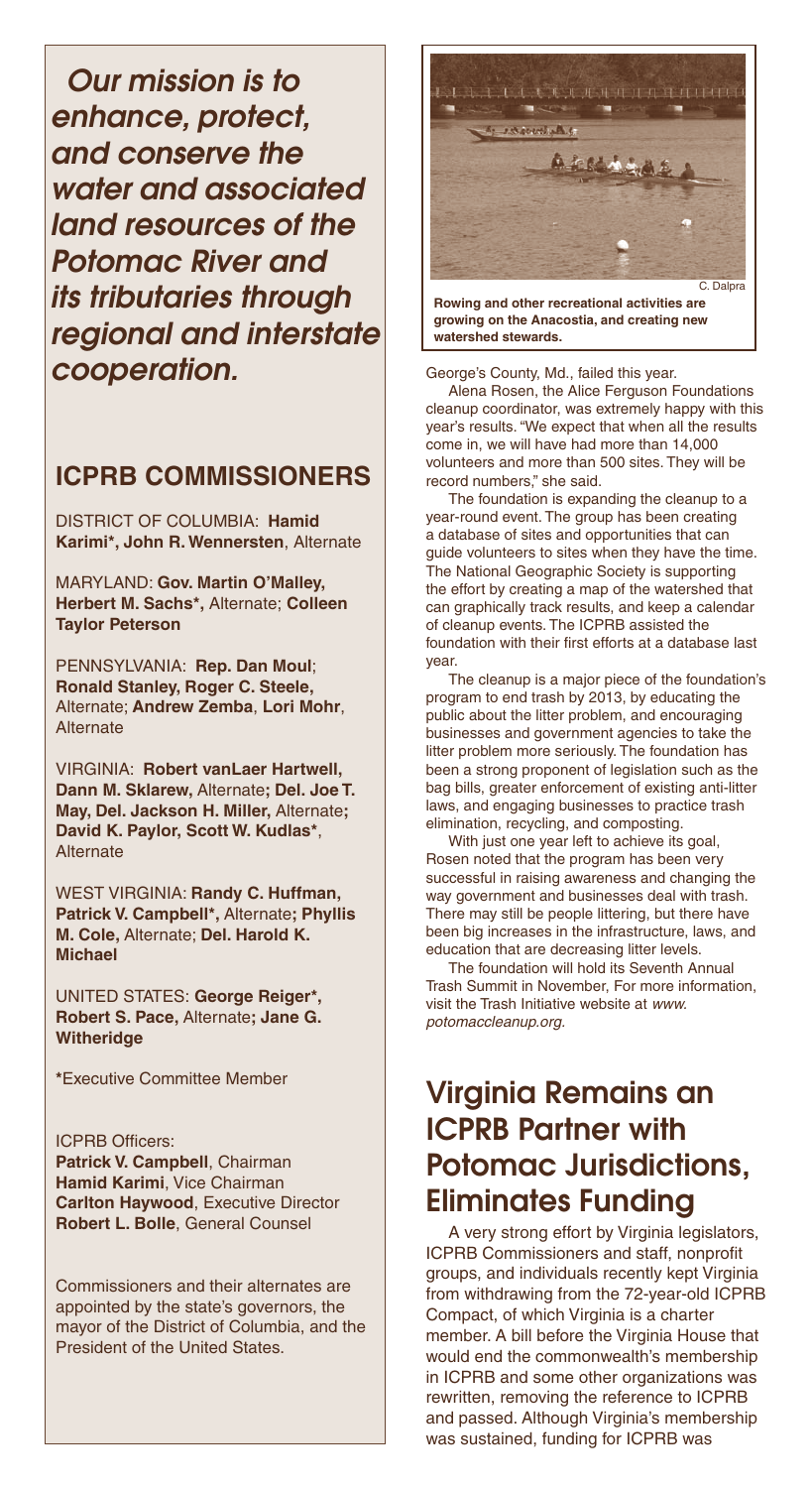eliminated in the budget bill that passed in a special session of the general assembly.

Last year, Virginia eliminated the \$151,500 annual dues for the current fiscal year. The recent budget action provides no funding for ICPRB in fiscal years 2013 and 2014.

Virginia is the largest of the Potomac basin jurisdictions, with about 39 percent of the basin's land area and about 41 percent of the population. It includes northern Virginia, the Shenandoah Valley, and the tidewater counties that border the Potomac.

The governor and the secretary of natural resources received numerous letters and emails urging the state to remain in the commission and to restore its funding. Letters of support were written by the ICPRB chairman, the Metropolitan Washington

Council of Governments, Fairfax Water, Fairfax County Supervisors, the Potomac and Shenandoah riverkeepers, Virginia's Potomac Watershed Roundtable, Potomac Conservancy, and many others.

Another bill before the assembly to commission a study assessing the value of ICPRB to Virginia also did not pass.

The ICPRB thanks all of those who worked to explain the value of ICPRB to Virginia's governor and other state officials, and to general assembly members, some of whom have said that they will seek funding for ICPRB during the next session. For its part, ICPRB will continue to educate about the need for cooperation in managing the basin's water and related resources in a way that will protect and preserve its many values for future generations.

## Carlton Haywood Selected as New ICPRB Director

Carlton Haywood was appointed Executive Director for the Interstate Commission on the Potomac River Basin at its quarterly business meeting on March 13, 2012. Haywood's appointment became effective on March 31, 2012. He has served in various roles at ICPRB since 1982, and previously served as Director of Program Operations.

The ICPRB Executive Committee, with direction from the full Commission, unanimously approved the appointment after a national search. Haywood replaces Joseph K. Hoffman, who retired after serving as Executive Director since 1998.

Haywood has held a variety of positions at ICPRB in both project management and administration. Hired as an environmental scientist, Haywood also was tasked with learning, maintaining, and familiarizing the agency's staff with its first multi-user computing system. Setting up the system and converting budget, contracting, and other information into digital form required close familiarity with many aspects of ICPRB administration.

Haywood's responsibilities increased over time. He managed many of ICPRB's largest and most important projects, including EPA and Chesapeake Bay Program grants, as well as Total Maximum Daily Load assessments and other technical studies. His most recent work included responsibility for directing technical programs, and assisting in the overall management of budgeting, staff supervision, and project delivery. He also acted on behalf of Executive Director Joseph Hoffman in his absence.

Haywood has spent much time on and along the river. He has traveled hundreds of miles of the Potomac by canoe and kayak, and has bicycled much of the Chesapeake and Ohio Canal towpath, honing his respect for the river's many uses and resources.



"We are extremely pleased to have Carlton as our new executive director," said Patrick Campbell, ICPRB chairman and West Virginia Commissioner. "In this transition period, ICPRB will work to renew its strategic plan and place the agency in a position to provide the best possible service to the Potomac basin jurisdictions in helping them to protect and preserve the basin's resources through cooperation and sound science," Campbell said.

"I'm very grateful to the commission for the opportunity to help make ICPRB an even better regional resource for the Potomac jurisdictions," Haywood said. "At this juncture in ICPRB's history, our staff and commissioners will work closely together to take a new look at both the agency's plans and the watershed's status to make the agency the most effective asset for the jurisdictions to address their common watershed challenges, which are many. It is critical that planning for future water quality and water supply be done with the utmost efficiency, which history has taught us is on a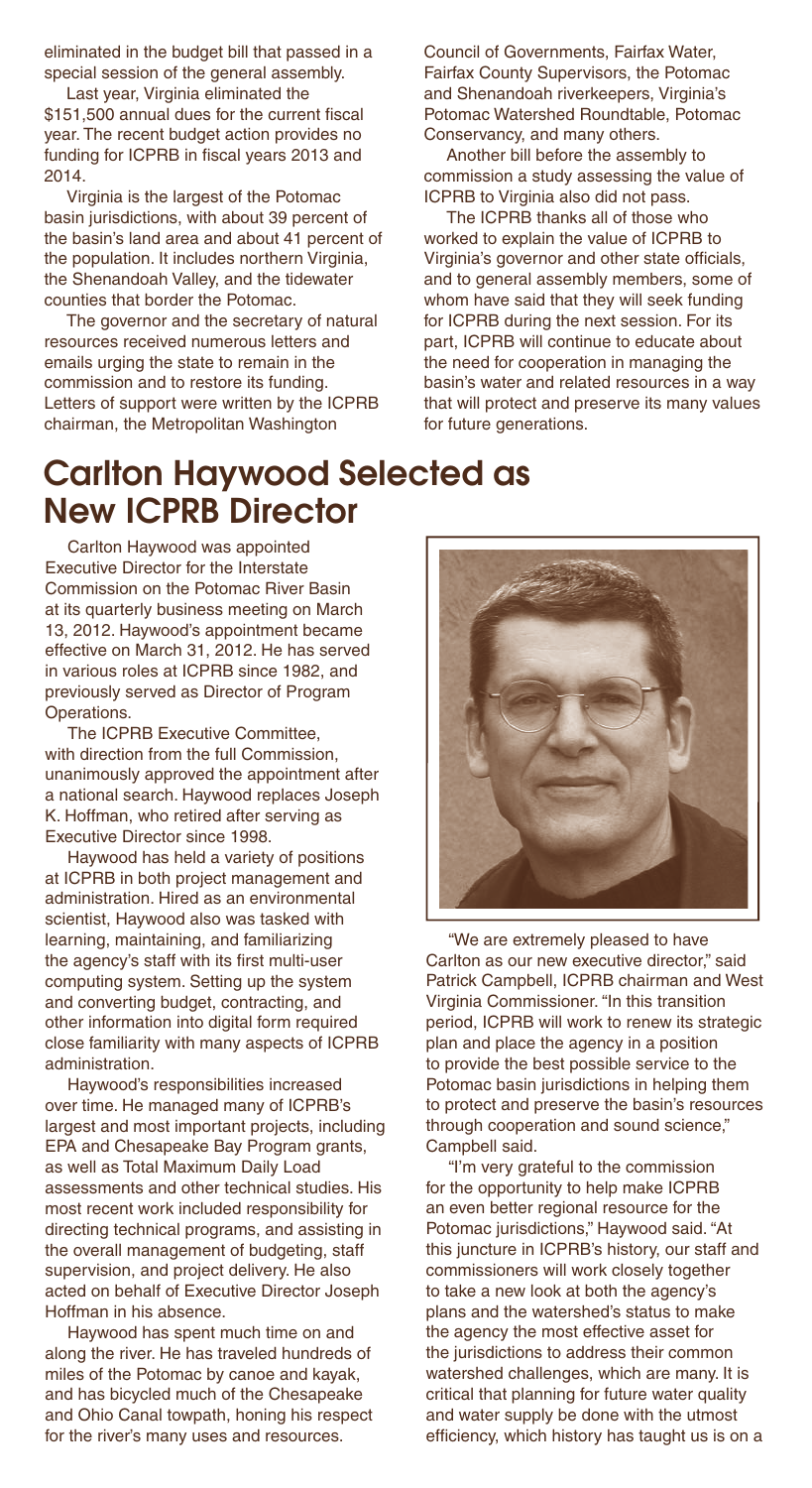watershed basis," Haywood said.

The ICPRB is an interstate compact commission established by Congress in 1940. Its mission is the enhancement, protection, and conservation of the water resources of the Potomac River and its tributaries through regional and interstate cooperation. Represented by appointed commissioners, the ICPRB includes the District of Columbia, Maryland, Pennsylvania, Virginia, West Virginia, and the federal government.

For more information on ICPRB, visit the website at www.potomacriver.org.

#### Basin's Future Depends on Cooperation

Retiring executive director Joseph Hoffman took some time to reflect on his more than a dozen years at ICPRB and on the future of the Commission and the basin.



C. Dalpra

**ICPRB Chairman and West Virginia Commissioner Pat Campbell presents a proclamation to Hoffman (on right) at his retirement ceremony.**

My tenure at ICPRB has been marked by seeing and encouraging cooperative efforts toward protecting and preserving the water quality and quantity of the Potomac River Basin that we will leave for future generations. That work is much larger than the commission–there are so many agencies, groups, and organizations that we have partnered with. All of them want to protect and preserve the Potomac, a major factor in what we define as "home." The ideals that created ICPRB in the 1940s moved forward in the 1960s and 1970s in helping to resolve water supply issues, in guaranteeing that the growing region would have enough drinking water. That type of spirit and effort must remain strong for the region to continue to move forward.

My time at ICPRB showed me that although the basin is more than 14,000 square miles, it really is a small drainage area, and it is getting smaller in the sense that the region continues to grow and put more demands on our water resources, for drinking water, industrial use, agriculture, and recreation. For the region, the health Potomac and its tributaries are critical to resident's quality of life. That is the region's greatest overall challenge.

Looking deeper, the need for basin-wide water resources planning is crucial to the region's future. The commission has been very successful in helping create that regional perspective for drinking water supply during times of drought in the basin. In the 1960s and 1970s, drought helped area governments and their water utilities realize that we don't have an endless supply of drinking water to be taken from the river and its major tributaries.

Decision makers at that time realized that a solution would require them to look beyond their own jurisdictions and address the issue on a watershed basis, and work together to find a watershed-based solution.

Today there also is concern about sustainable groundwater use in some areas of the basin,

and this will be best resolved by similar efforts to manage a shared resource.

The ICPRB has been advancing that effort through existing programs. The Mid-Potomac Watershed Assessment has been ongoing for several years. The effort, involving ICPRB with the Army Corps of Engineers and The Nature Conservancy, is quantifying Potomac watershed environmentally sustainable flows--flows that sustain healthy river ecosystems and the goods and services that humans derive from them. The three-year study will be applicable to some other areas of the basin. This kind of research can provide the Potomac jurisdictions with a tools that will allow them to develop land and industries in a way that preserves water for those and the many other uses that we demand of our waterways.

On a smaller scale, ICPRB has assisted Pennsylvania with its state water resources plan, which identified the Marsh and Rock creeks watershed (tributaries of the Monocacy River in Maryland) as a critical planning area. The ICPRB has been working with agencies and groups in Adams County, where there are concerns about future water scarcity. This effort has shown ways that we can expand what we have learned to a larger scale--to the full Potomac basin and to large watersheds within the basin.

In both projects, the goal is to provide tools that allow planners to accommodate present and future needs in a sustainable way, and to avoid leaving future generations with expensive or intractable water problems. This work is enabling ICPRB to create a "plan for a plan" that would move the entire basin toward a sustainable water future.

Of course, there are many challenges to securing the basin's water future. First, there is some understandable reluctance on the part of the jurisdictions to coordinate activities, and to sometimes alter them in deference to focusing on the watershed as a whole, rather than dealing just with what is happening with in their part of the watershed. That happened with the metropolitan area water supply, and the power that each of the utilities gives up to coordinate their operations during droughts. Overall, I think all the parties recognize how the greater efficiencies of coordinated operations have benefitted everyone.

This process will only become more important with the huge challenges that rapid growth and development is causing throughout the watershed. Increasing sprawl, with more impervious surfaces, more lawns needing water, and the other effects of growth change the hydrology of our waterways and create a greater demand on water resources.

Funding for these and other environmental efforts is another major challenge that is already affecting current initiatives to preserve and protect our precious waters. The increasing needs look daunting, especially with the economic problems that affect both governments and the private sector. I'm optimistic that we can improve our source water protection and plan in ways that can make dollars go further if all are willing to cooperate on common goals. It will require better relations among the jurisdictions, and better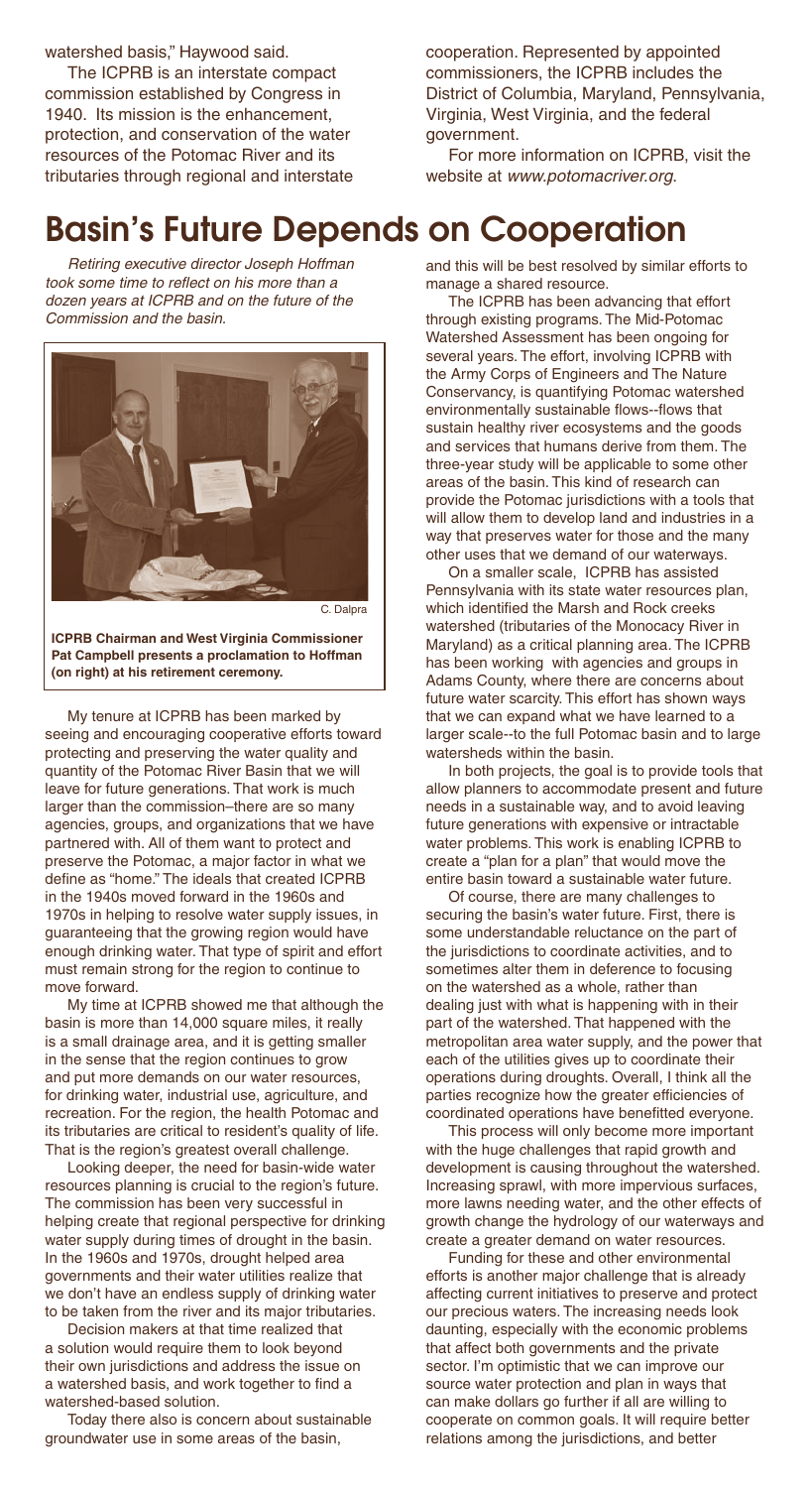education and communication with the public to bring greater support.

Back in the late 1930s, the framers of the ICPRB Compact realized that we needed to integrate water quality and quantity, and it is even more critical today. It will require a lot of collaboration, coordination, and people brought to the table, and ICPRB is good at that.

The need for comprehensive, cooperative planning–and finding the resources to do it–is the priority for the future. The ICPRB and its partners need to focus on finding a way to further this process that can guide the development and use of our shared water resources with an eye to what we will have 60 or more years down the road.

While there has been much progress during my tenure, I do wish that there could have been more success in translating these needs into more secure funding, and more success in creating a stronger federal role in basin. The vast federal land holdings and impact on water resources requires greater federal involvement, and despite strong efforts, the direct congressional appropriation that ICPRB used but lost in 1996 has yet to be restored, despite some recent movement in that direction. I know that ICPRB will continue to work toward that end, led by our federal commissioners who are appointed by the President.

With more resources, ICPRB could greatly amplify its efforts toward comprehensive water resources planning, as well as taking on more restoration projects. There certainly is no end of work to be done. We are only scratching the surface.

The ICPRB has a diverse staff with many talents. They have helped guide ICPRB's efforts through projects ranging from highly technical studies, to teaching children about the types of bugs that live in the river. My best experiences as executive director have revolved around the projects that teach and engage kids. The thousands of students who have learned about the Potomac through the shad program, to have shared the joy of a kid catching his or her first fish at the Nation's river Bass Tournament sponsored by Living Classrooms Foundation (with participation by ICPRB) to watching city students gingerly hold a live crayfish and staring at it like it was from outer space, only to learn it came from a nearby stream–these are strong memories that will remain with me. These young people and their wonderment are why I can be optimistic about the future of the basin, and out planet.

I am leaving the commission at a time of transition, and while there are storm clouds– particularly economic ones–ahead, there always are. The ICPRB staff is a valuable force for protecting the basin, and their skills and devotion to sound science are an important part of the basin's future. The change in leadership at ICPRB will bring some new perspectives and help reveal new directions. At the same time, I believe the commissioners as a body are more energized today than at any time in my tenure, and both commissioners and staff will work hard to move ICPRB forward, and with it the health of the Potomac Basin. It has been a great experience, for which I am very grateful.

#### Drought Exercise Helps Drinking Water Managers Plan for Challenges

The morning ritual of waiting for the shower to heat up is usually not accompanied by thoughts of where the tap water came from or how it got there, or if the supply is without limit. This is due largely to metropolitan Washington's fairly steady supply of precipitation and the region's water managers, who prepare for times when rain does not fall. About 75 percent of the Washington metropolitan area's water supply comes directly from the Potomac River, with the remainder coming from nearby reservoirs.

The Potomac region is blessed with plenty of rainfall most years, but in case of a drought the ICPRB's Section for Cooperative Water Supply Operations on the Potomac River (CO-OP) and the region's major water utilities are prepared. During years of normal rainfall, CO-OP leads the area's water utilities through a weeklong drought exercise, a practice run to identify needed improvements, keep up skills, and test communication among the parties.

The 2011 drought exercise, which ran from September 15 through 21, gave ICPRB's CO-OP staff the opportunity to test the OASIS model, and evaluate it for potential use in actual droughts.

The Potomac-OASIS model, a tool developed by consulting firm Hydrologics, provides probabilistic estimates of future water storage resulting from CO-OP system operations. During the exercise, OASIS was used in conjunction with CO-OP's flow prediction models to help determine how to make optimal use of system reservoirs.

By conducting the week-long exercise, CO-OP staff can assess where adjustments to the models and procedures may better meet the needs of the region during a drought. About 4.3-million users are served by the major metropolitan water utilities (Fairfax Water, the Washington Suburban Sanitary

Commission, and the Army Corps of Engineers' Washington Aqueduct) and it is the area's residents who benefit but are largely unaware of the careful planning that includes the drought exercise.

Despite constant population increases, the region's water demand for much of each year has remained steady. According to CO-OP's 2010 Washington Metropolitan Area Water Supply Reliability Study, following a 10 percent increase in population from 1990 through 2008, only summertime water use has increased, and that by only six percent. Water efficient fixtures mandated by the Energy Policy Act of 1992 are credited with reducing average water use.

The reliability study also determined that current water resources are sufficient to meet expected demands through 2030, even if conditions similar to the most severe drought ever recorded were to occur. The likelihood of water use restrictions being required during some droughts, however, will increase over time, with increased population, benefits from more efficient fixtures leveling off and expected increases in summertime lawn watering. In the coming year, a CO-OP study assessing the potential impact of climate change on current resources also will become available.

One way to reduce water use is through waterwise gardens, which use native plants that can withstand periods of drought and frequent summer downpours. The ICPRB offers rain barrels for sale at several water-wise garden and rain barrel workshops every year to help homeowners learn more about how they can reduce outdoor water use, minimize stormwater impacts, and be better stewards of their waters and land.

The CO-OP staff initiated drought operations in 1999, 2002, and 2010 due to low flows in the river.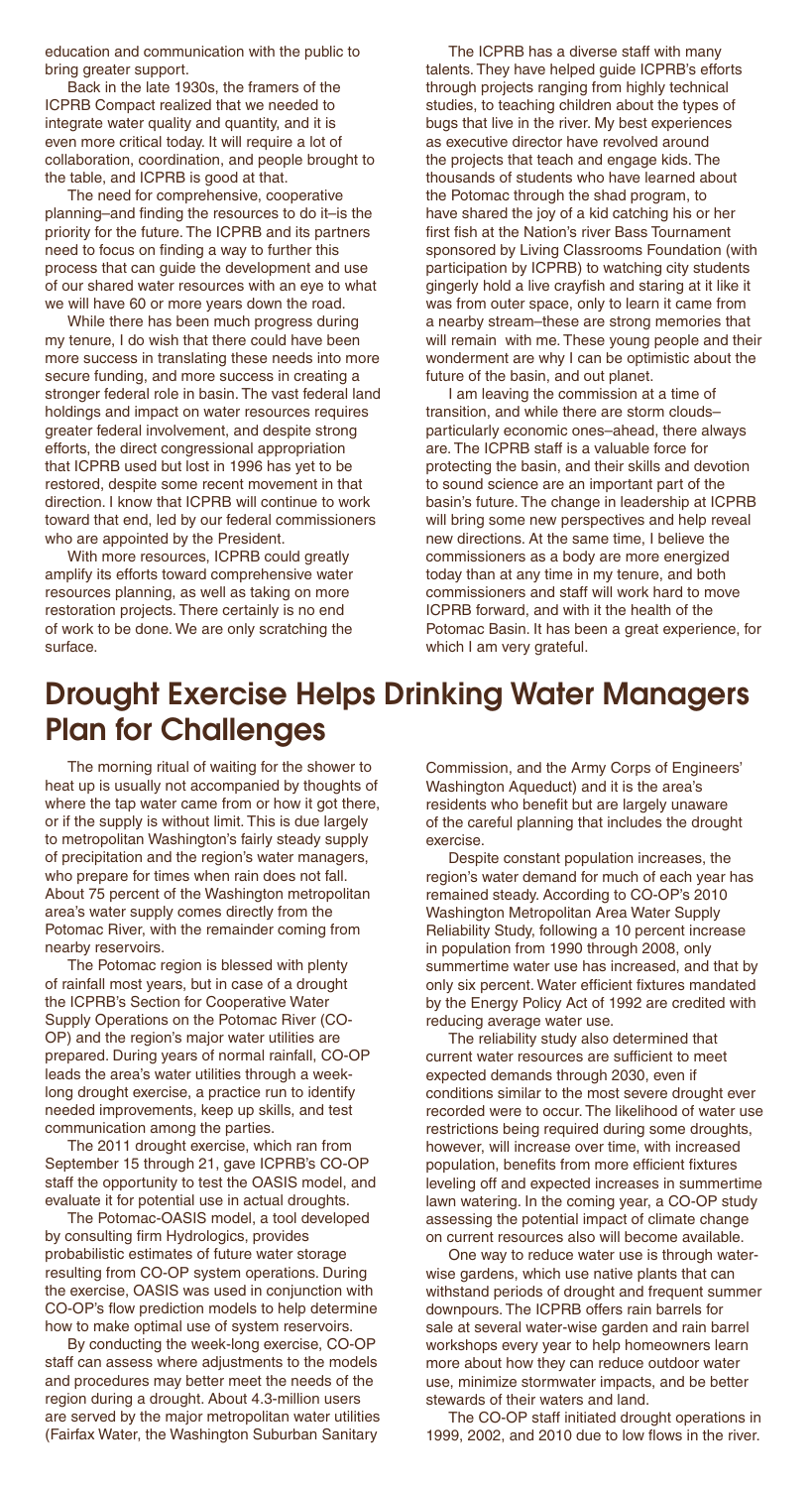When flows reach a threshold of 2,000 cubic feet per second (cfs) at the U.S. Geological Survey's Point of Rocks gage about 40 river miles north of Washington, D.C., daily monitoring is triggered. In order to meet water demands and maintain the minimum flow of 100 million gallons per day (mgd) at Little Falls to support the Potomac's ecosystem, CO-OP coordinates with the metropolitan water suppliers to determine when releases are needed from area reservoirs to augment Potomac River flow, and quides withdrawal amounts among the utilities. The Jennings Randolph and Little Seneca reservoirs are in place for that purpose.

Combined, these two reservoirs store about 17 billion gallons, enough to cover Washington, D.C., in about a foot of water or the equivalent of about 26,000 Olympic-sized swimming pools. Considering that the Potomac still flows even during droughts and the reservoir storage is meant to supplement those flows, the storage is significant. In addition to Jennings Randolph

and Little Seneca reservoirs, the Occoquan and Patuxent reservoirs also store about 18 billion gallons for water supply, though these two do not augment Potomac flows.

While the Potomac region generally has plenty of water, during times of drought, CO-OP works with the water utilities to ensure adequate supplies, as well as researching the need for other sources of water to meet growth. Because of this well-managed system, the Potomac region is well equipped to deal with low river flows that may impact water supply. In fact, the system is studied internationally by foreign delegations faced with managing a shared water supply. The system is an example of the interstate cooperation and foresight needed to ensure an efficient and adequate water supply into the future.

More information about CO-OP water supply projects and ICPRB efforts to educate the public about water supply and conservation is available at the ICPRB website.

#### Water Suppliers, Managers Respond to Disaster

It was a spring Monday in metropolitan Washington, the region sounding its daily hum of filling highways and workers struggling toward their jobs. Everything seemed normal, a mild morning with a chance for showers that evening. And then the ground began to furiously shake.

In a few long seconds, the violent shaking, which began in rural Virginia, was rocking the District and causing damage in suburban Maryland. It was over as quickly as it began, but left roads snarled with traffic or closed, bridges unsafe to use, buildings damaged, and thousands of people without power. Some of the power outages were having an effect on the metropolitan area's drinking water plants, which were dealing with water outages from broken pipes, and concerns about what might happen next.

As the region's first responders began to assess the damage and current status of the region, the water utilities did the same, and began to communicate with each other, state and federal emergency managers and water management agencies. As these groups began to address the outages and damage, they learned of a new concern–a locomotive and several cars had fallen from the bridge over the Potomac River in Harpers Ferry, W.Va. Diesel fuel was pouring into the river, bringing another potential threat to the drinking water supply of millions of people. When would this contamination reach the utilities' intakes downstream? How bad would it be? Good decisions, based on collecting needed information through effective communications, could greatly ease a bad situation.

This simulated emergency was played out by the drinking water agencies during a threeday exercise early in April. The Potomac River Functional Exercise, sponsored by the Potomac River Basin Drinking Water Source Protection Partnership, ICPRB, and the Metropolitan Washington Council of Governments, gave all the local and regional agencies with responsibility for drinking water supplies a chance to practice the communication and coordination needed to address and minimize problems during an emergency. The simulation was facilitated by the Horsely Witten Group with financial support provided by U.S. Environmental Protection Agency Region 3.

Staff from Horsely Witten took over a small room at ICPRB to run the exercise, creating

scenarios and feeding information to the game players through the region's incident communications and coordination system, and also through simulated media reports. Utilities and water managers were fed information on which to react, and used emergency protocols to communicate their status and coordinate safety messages to the public.

Staff from ICPRB began running the Potomac's spill model based on information about the train wreck. Information about the diesel fuel in the river, the time of the spill, and river flow conditions were used to provide estimates of the arrival time of the contaminants to water intakes along the river downstream. The utilities confirmed the estimates through regular monitoring of water at and around the intakes. Exercise managers added to the complexity of the exercise by confirming that several tank cars of cyanide on the train also had fallen into the river. Eventually, emergency responders reported that one of the tank cars of cyanide was leaking. More model runs were conducted to track the added contaminant, while the nature and possible impacts of the cyanide were researched. The utilities were then prepared to monitor for the contaminants, and confirm model results, communicating the information to downstream utilities.

The simulation represented a real situation closely enough to reveal areas where lines of communication needed to be strengthened, as well as areas where players reacted proactively, but where there was no clear protocol. These areas are being addressed as a result of the exercise, and will be incorporated into emergency planning. Horsely Witten staff noted that finding and filling gaps in emergency planning is a major benefit of these kind of exercises.

The simulated disaster also prompted the players to consider innovative ways to handle problems. Utility managers worked together to consider ways that pipe breakages could be best addressed, and how the region could work cooperatively to restore drinking water service as quickly and safely as possible. Monitoring data collected by upstream utilities helped better plan for potential closures and reopenings of downstream intakes. The threat of the diesel and cyanide spill led to an innovative idea to release water from upstream reservoirs to help push the spill past drinking water intakes on the river. An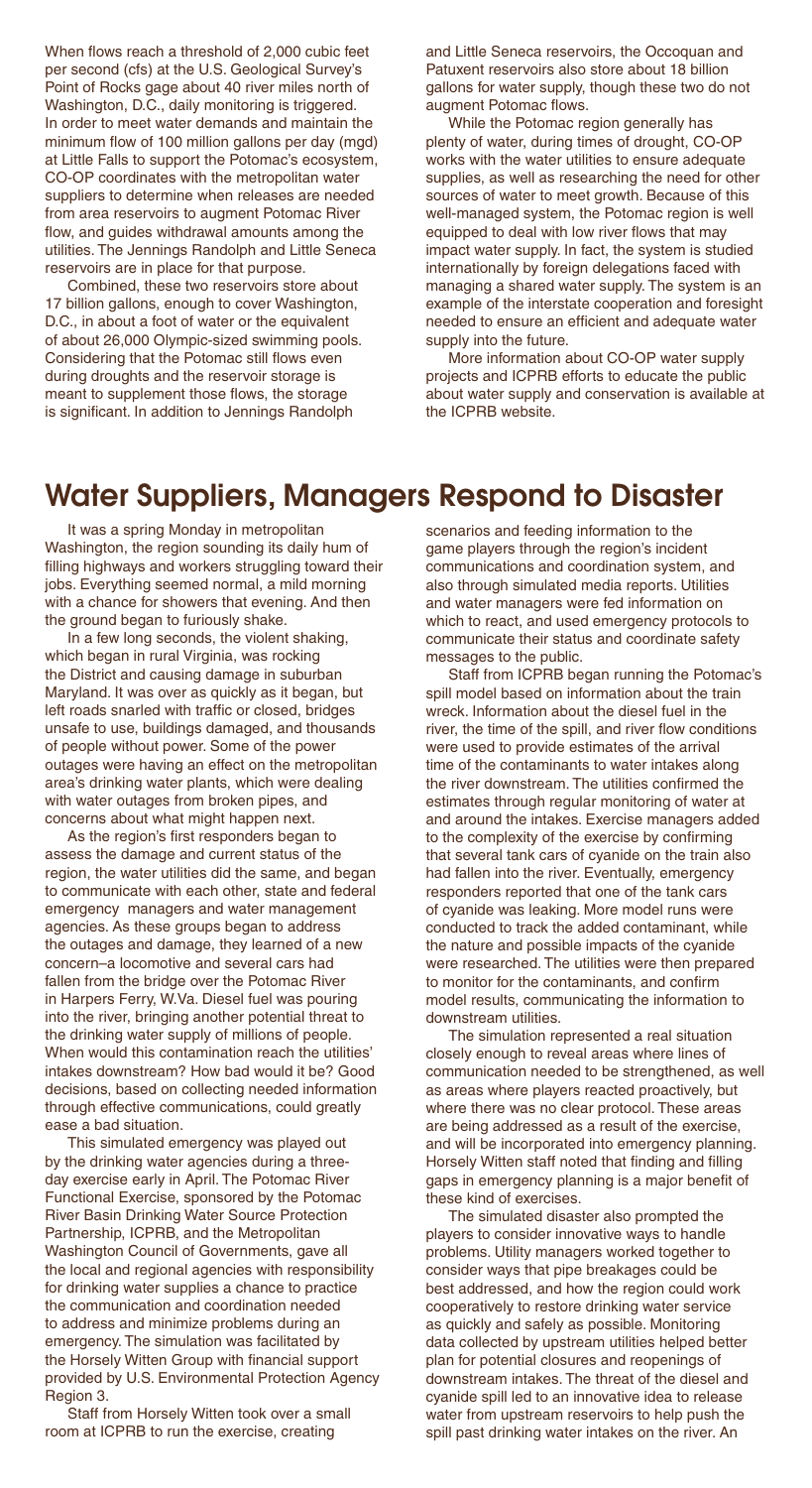assessment of the spill, river flow, and the amount of water that could be released (water stored for release during droughts), found that the beneficial effects would be minimal, while depleting water stored to help the region through a potential drought.

All the players were able to coordinate messages to the public about areas where water was unavailable, when service might be restored, and the need for conservation of water supplies until the crisis had passed. Other efforts focused on how to make sure that water supply issues would be high on the list of the command structure that would quickly take over the overall response to the many aspects of such an event.

At the end of the exercise, Horsely Witten staff thanked the group, noting that all the parties took the exercise very seriously, which greatly

enhances the lessons that can be learned. Each of the agencies involved performed an afterexercise assessment, and will meet again as a group to review procedures and changes that can benefit the region in the event of a real catastrophe.

While all of the players have responsibilities and procedures in place, the exercise put a very real face on an abstract situation. Discussion at ICPRB revolved around how the spill model could be run if power outages were severe, communications routes were scant, and transportation snarled. Knowing that a disaster can happen at any time, disrupting normal responsibilities is planned for. But actually injecting staff into a simulated situation adds a new level of reality that leaves the region much better prepared to deal with unforeseen disasters.



**Goodbye Shad. As a part of the ICPRB Shad Restoration Project, school groups raising shad fry with the**  C. Dalpra Living Classrooms Foundation released their baby fish at several locations along the Potomac River on May 4. **Students from several Virginia schools participated at the Occoquan Bay National Wildlife Refuge.**

## Watching the River Flow

After a very mild winter, the Potomac watershed experienced a very warm and dry spring, reflected in the below average flow of the Potomac River. Nationally, the spring temperatures were the warmest ever recorded.

According to provisional flow data collected by the U.S. Geological Survey, Potomac flows began the year a little above average, but quickly fell with the long spring dry spell.

In January, Potomac Flow measured at Little Falls was about 20 percent above the long term average. January flow was about 11 billion gallons per day (bgd). Daily extremes ranged from a low of about 6 bgd on January 11, quickly moving to a high of about 24 bgd on January 15. Water taken from the river for drinking water averaged about 322 million gallons per day (mgd).

February was a much different story, with the monthly average flow of about 6.7 bgd being 41 percent below the long-term February average. Daily extremes during the month ranged from a high of about 10.3 bgd on February 1, and falling through the month to a low of about 5.5 bgd on February 24. Water taken for metropolitan drinking water supplies averaged about 306 mgd.

March was a little wetter, but the average flow for the month, about 12.2 bgd, was still about 20 percent below the long-term average. Daily extremes ranged from a high of about 36.5 bgd on March 3, to a low of about 5.8 bgd on March 20. Water supply demands from the river averaged about 322 mgd for the month.

April averaged flow plunged, with the monthly flow of about 5.0 bgd about 63 percent below the



April average. Daily extremes ranged from a high of about 7.6 bgd on April 1, to a low of about 3.5 bgd on April 21. Drinking water demand averaged about 339 mgd.

May saw some relief, with the 6.5 bgd average flow about 33 percent below the long-term average. Daily extremes ranged from a low of about 4 bgd on May 8, climbing to a high of about 13.5 bgd on May 18.

The rains that boosted flow in the latter part of May eased some concerns about drought this summer, as stream flows and groundwater levels began to recover. As the season progresses, the ICPRB Section for Cooperative water Supply operations on the Potomac (CO-OP) produces monthly Water Supply Outlooks that assess the probability that stored water releases will be needed to meet water supply and natural resources demands. The outlooks are available on ICPRB's website and Facebook pages.